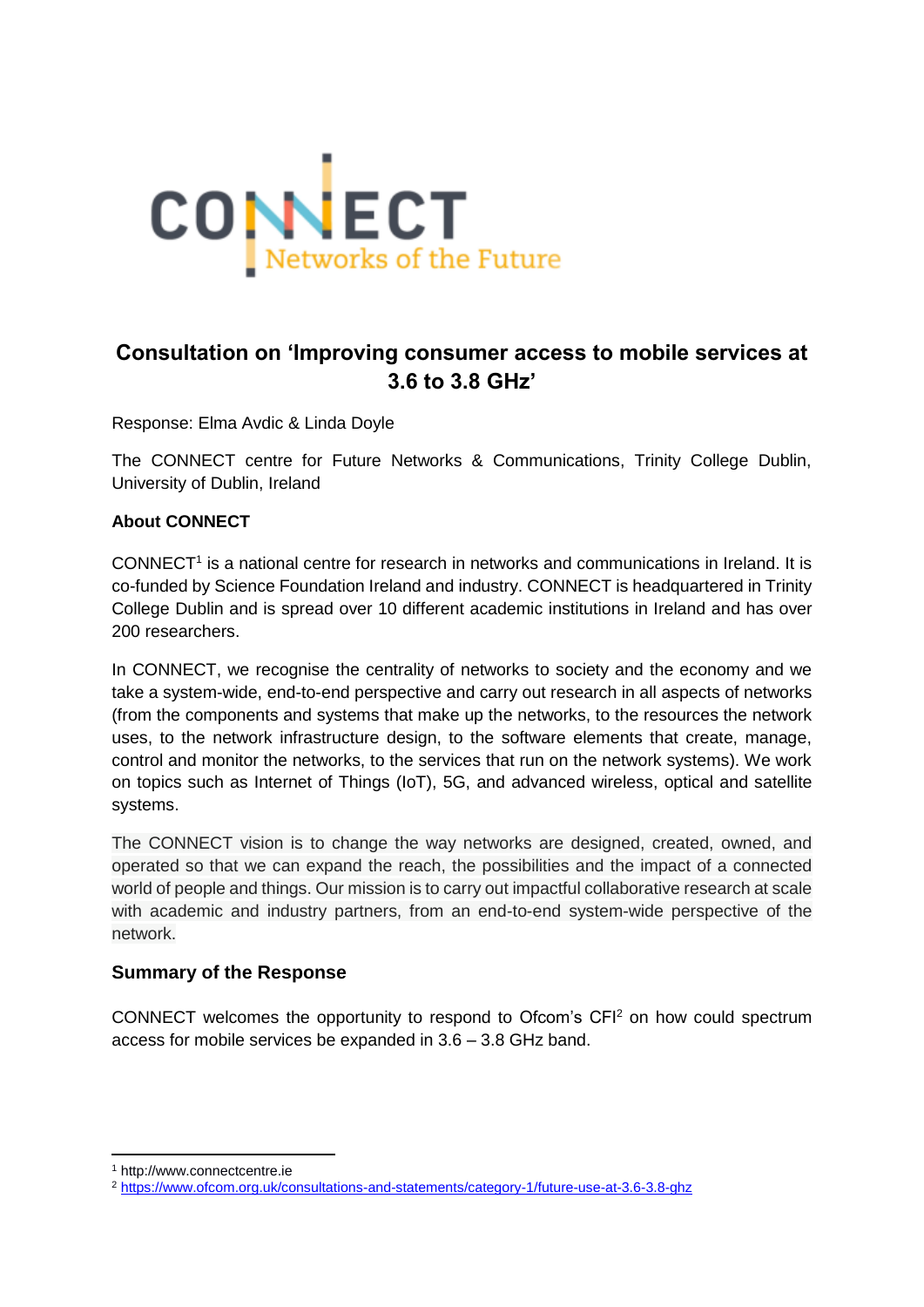As we pointed out in our response<sup>3</sup> to 3.8-4.2 GHz CFI<sup>4</sup>, we firmly believe that this is another initiative that represents the opportunity to take pioneering regulatory steps around building the culture of sharing to cope with the 5G demands by developing a uniquely flexible, adaptable and dynamic sharing framework that is multi-band applicable.

The timing of bands release and considerations presented in this CFI point to the possibility to unlock the potential of sharing, by addressing the sharing challenges prior to 5G deployments so that appropriate studies and analyses can be conducted to accommodate 5G demand.

While we welcome Ofcom's initiative and a new approach to spectrum management strategies, we have the following suggestions to maximize the benefits of such activities and explore the potential of having multi-band sharing framework that would be sufficiently hospitable to a diverse range of users, applications and sharing systems:

- 1. Caution is needed in defining future mobile use in the context of 4G and 5G, particularly because of the way traditional licensed carriers have been entitled to certain privileges when it comes to spectrum resource ownership.
- 2. Illustration of spectrum requirements and demand in the context of 5G deployments, presented in a response to questions 7 and 8 sets the argument for why this band should be included in a wider spectrum range sharing initiative.
- 3. The approach of dissecting the spectrum range by dedicating it for extremely different usage modes should be abandoned, and market-driven approaches should be the drivers of spectrum strategies, but at the same time market should open spectrum bands for more diverse range of players. Emerging types of service providers would want a license to spectrum to provide their services for half an hour or few minutes. Therefore, the spectrum management tool needs to rely on advanced database systems, such as the developing spectrum access system (SAS) that can manage automatically multiple authorisation requests and dynamically assign and reassign users<sup>5</sup>. There is no longer space for concerns of traditional licensed carriers that if sharing they need to return spectrum back to the incumbent and terminate their operations once incumbent needs it back because geo-location database solutions can perform spectrum management in real-time and dynamically assign and reassign users, adapting to radio environment while still enabling continuous operations. Also, virtualisation and particular architectural solutions such as C-RAN coupled with massive distributed MIMO for example, can exploit the full potential of sharing the spectrum on the infrastructure, which is perhaps the fastest and most effective way of sharing.
- 4. Reconsider the policy approach and release this band under dynamic sharing mode. This represents a unique opportunity to set it right for the future. Policy tools should be

1

<sup>3</sup> CONNECT, CONNECT's Response to Ofcom's Consultation: 3.8 GHz to 4.2 GHz band: Opportunities for Innovation, available at:

https://www.ofcom.org.uk/ data/assets/pdf\_file/0031/85198/connect\_research\_centre\_for\_future\_networks\_and [\\_communications\\_trinity.pdf](https://www.ofcom.org.uk/__data/assets/pdf_file/0031/85198/connect_research_centre_for_future_networks_and_communications_trinity.pdf)

<sup>4</sup> [https://www.ofcom.org.uk/consultations-and-statements/category-2/opportunities-for-spectrum-sharing](https://www.ofcom.org.uk/consultations-and-statements/category-2/opportunities-for-spectrum-sharing-innovation)[innovation](https://www.ofcom.org.uk/consultations-and-statements/category-2/opportunities-for-spectrum-sharing-innovation)

<sup>5</sup> [https://apps.fcc.gov/edocs\\_public/attachmatch/FCC-15-47A1.pdf](https://apps.fcc.gov/edocs_public/attachmatch/FCC-15-47A1.pdf)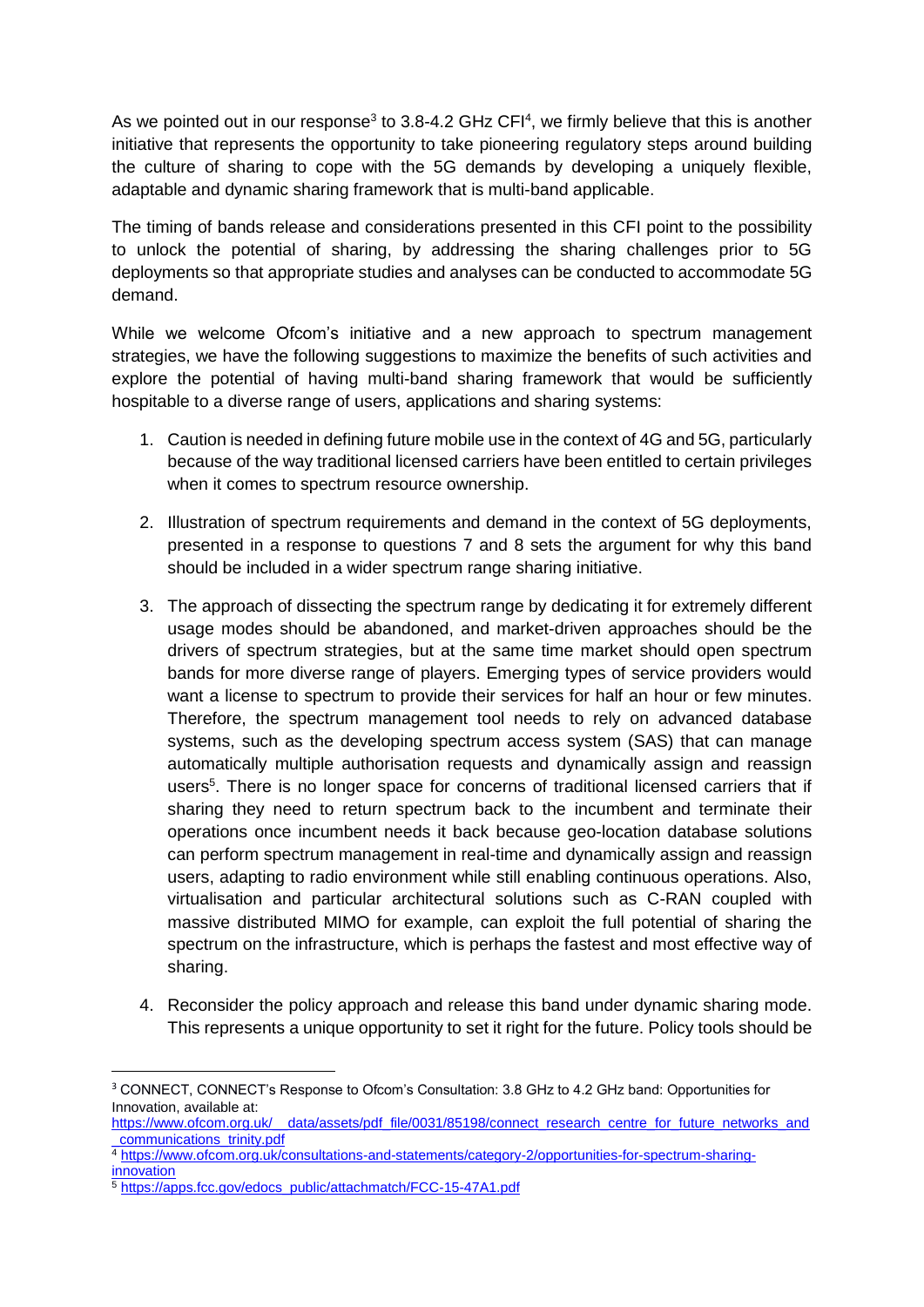adaptable and flexible, with simple and clear rules, that incorporate spectrum sharing, sharing of the infrastructure and new kinds of operators appropriately regulated through the policy enforcement measures. Technology is ready; dynamic spectrum access techniques are not being utilised enough. Research is also progressing. An example of LSA shows a framework regulated for MNOs that is actually not being implemented. With the sharing initiatives in the U.S., Asia and UK that embrace the dynamic sharing modes through their regulatory activities, 5G demand and requirements on spectrum could be adequately met.

5. Licensing scheme particularly tailored to exploit geographic dimension of spectrum space, especially in 3.6-3.8 GHz and 3.8-4.2 GHz bands with their geographic usage distribution shown in consultation documents, would help to get to the right solutions. If the band is to be released under dynamic sharing mode implementing the multitiered access to spectrum, the approach to geographic licensing scheme design is necessary. We suggest the concrete steps for such approach and call for consideration of including the database-based sharing and geographical licenses based sharing combined, in order to fully utilise spectrum.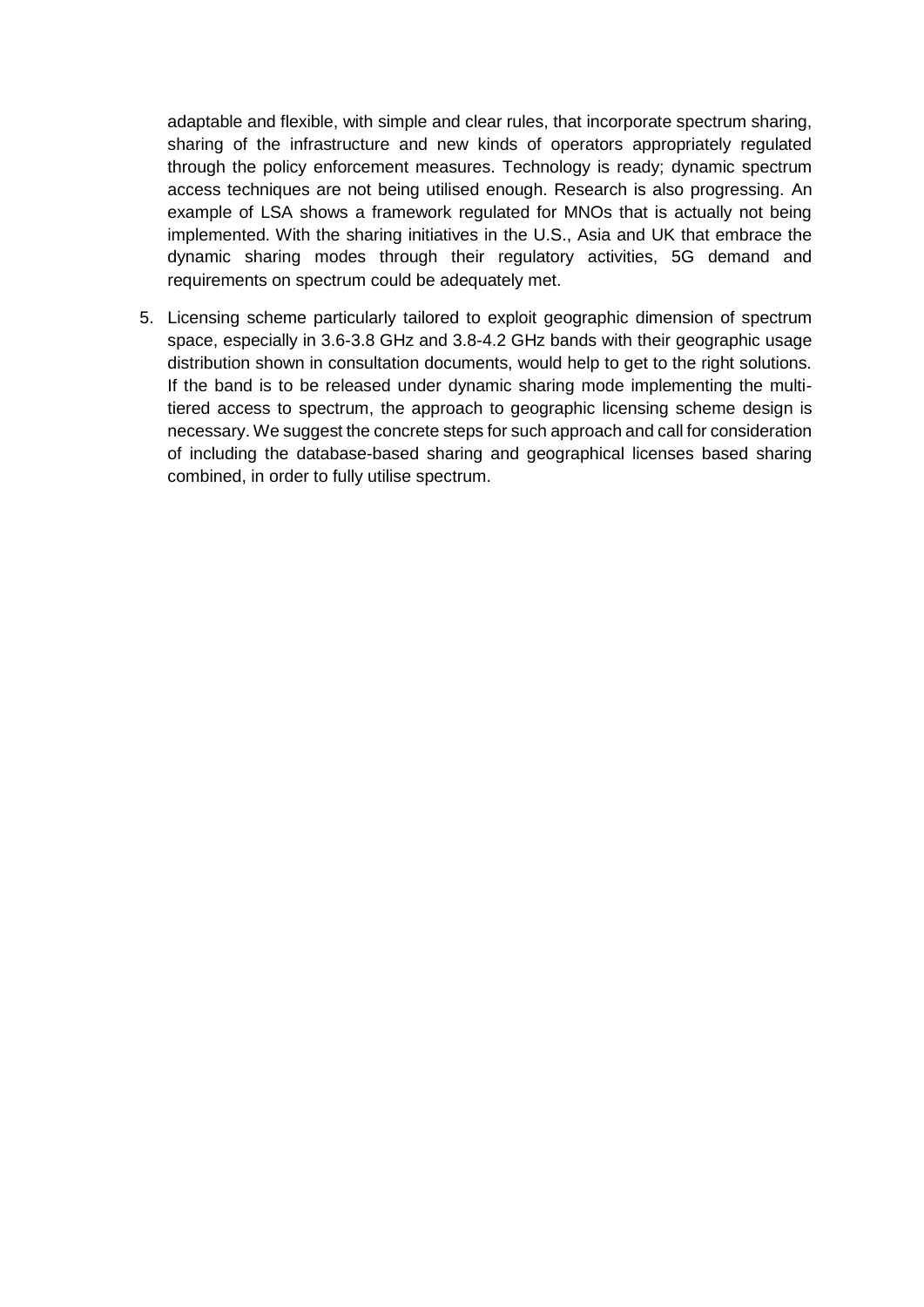# **Response to Questions**

Question 1: Do you have any comments on the use of the 3.6 to 3.8 GHz band by existing services?

#### NO

1

Question 2: Do you agree with our identification of a trend towards the use of mobile in the 3.6 to 3.8 GHz band?

YES. In particular, we agree with trend identification regarding the role of this band in future 5G/mobile networks, but we would like to point to another approach to the interpretation of the identified trends, regarding spectrum policy.

Spectrum Availability Analysis conducted for the C-band $6$  has shown great potential for geographic sharing of the portion of 3.6-3.8GHz. In addition, it has demonstrated that coexistence with a large scale macro cell deployment could be very challenging.

This calls for adopting small cell approach to dynamic sharing in this band, and adding this spectrum chunk to the 3.8-4.2GHz proceeding, towards developing comprehensive, flexible, dynamic sharing framework, applicable across many bands. 5G networks must support higher performance for some users and extreme energy efficiency for others. Cloud-based solutions to dynamic control and optimization of wireless networks are needed. Small cells (and massive MIMO) are key enablers to high rates but pose different technical challenges. What spectrum policy approach can provide is the comprehensive spectrum strategy that will result in the development of advanced spectrum sharing techniques and continue to advance the efficient use of spectrum while promoting flexibility, necessary to meet different demand of 5G applications.

Ofcom recalls that RSPG has identified this band as a part of a wider band, targeted primarily for the introduction of 5G. This is aligned with the current trends in Asia (Japan) and in the U.S. for the same band. We think that the US approach to this specific policy point should be replicated, since already now the success of the story of sharing in 3.5GHz is projecting more efficient spectrum usage and readiness for 5G developments. This framework has introduced different types of markets in spectrum sharing (CBSDs market, SAS market, secondary markets, auction license market, ESC market, etc.) enabling all tiers of users and database providers to identify new business models. It also promised to foster the innovation through new, dynamic sharing architectural solutions, automatic interference management, assignment methods (licensed and licensed-by-rule), etc. But most importantly it has addressed both, technology and market barriers through an effort to have harmonized standards towards broad deployments which is the key point Ofcom should consider at this stage.

Potential for harmonization and global roaming, compatibility of 3GPP LTE bands 42 (3.4 - 3.6) GHz and 43 (3.6 - 3.8) GHz, spreading of the trend across Asia and the U.S<sup>7</sup>., emerging

<sup>6</sup> https://www.ofcom.org.uk/\_\_data/assets/pdf\_file/0012/51303/c-band-sharing.pdf

<sup>7</sup> In Europe: 3.4 – 3.8 GHz recommended for 5G, 700 MHz for IMT 4G/4.5G/5G before 2020; in Korea 3.4 – 3.8 GHz for 5G trials; in Japan  $3.4 - 4.2$  GHz and  $4.4 - 4.9$  GHz; in China  $3.4 - 3.6$  GHz for 5G trials (these are 5G spectrum developments given for sub 6GHz worldwide – alongside initiatives for 5G spectrum developments in high frequency bands for ultra-high capacity).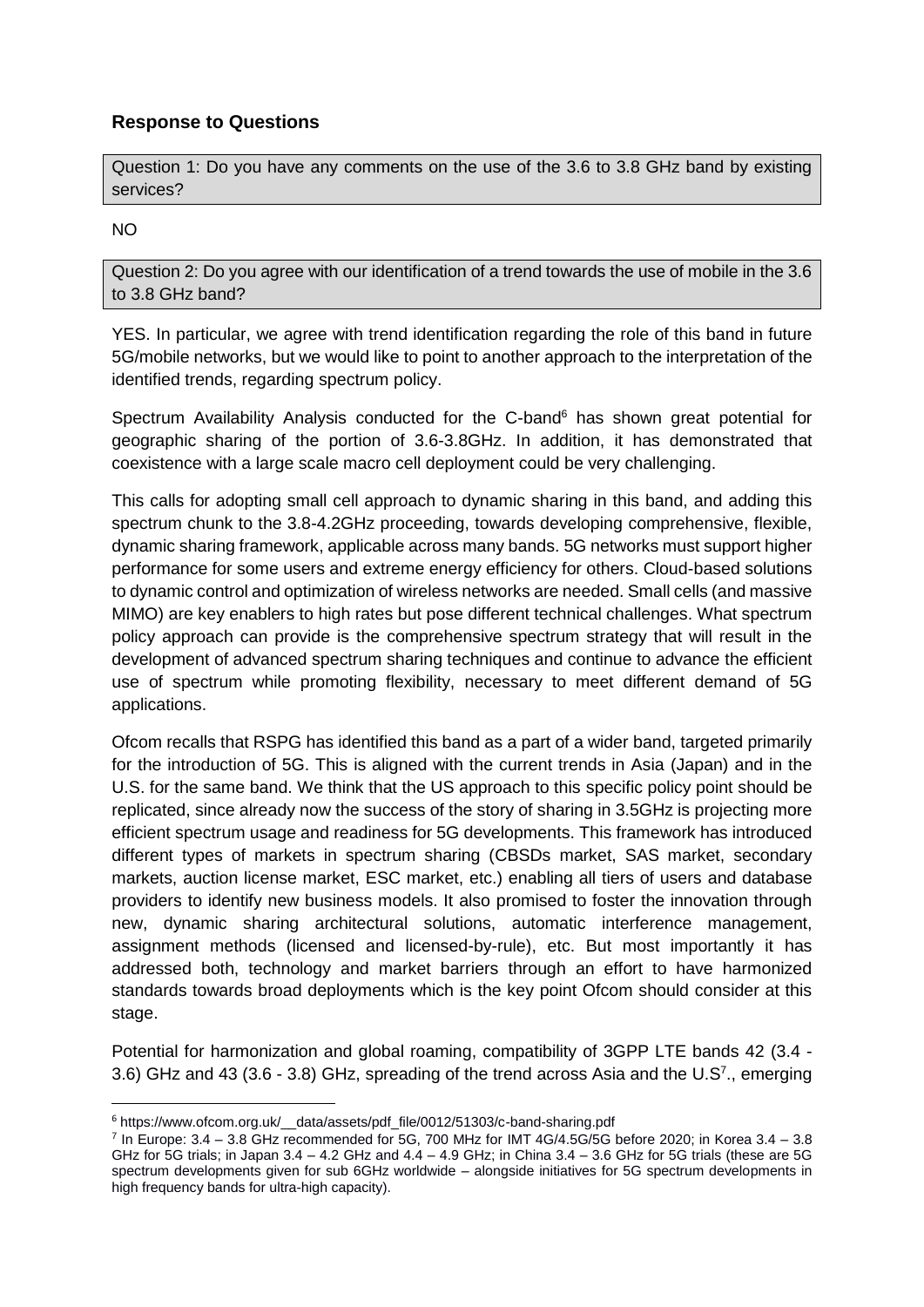equipment ecosystem and the band-wide operability for 5G devices and equipment - when combined with an upper band  $(3.8 - 4.2)$  GHz could fully unlock the potential of sharing and actually foster competition, but also innovation.

Question 3**:** Do you agree with our high level proposal to make 116 MHz within the 3.6 to 3.8 GHz band available for mobile and 5G services, bearing in mind our statutory duties and the high level trends we have identified?

In principle, we agree that the high-level proposal makes sense, but we would caution how it is phrased and expressed. There are those who read 5G as a continuation of 4G. Making 116 MHz available within the 3.6 to 3.8 GHz band for *mobile and 5G services* might create a sense of entitlement to these bands on the part of those who read the terminology in that way. While the document does stress the band will be made available on a *non-exclusive basis* this does not necessarily change that level of expectation. We would use the Licensed Shared Access (LSA) framework as an example. Though LSA can in principle support any kind of licensee, most examples that are in existence showcase versions of traditional mobile network operators sharing with incumbents.

While there is much to be decided still in defining 5G, one thing that is sure, is that 5G is about the digitalization of different sectors (e.g. transport, health, agriculture, etc.). It is likely that very different types of network operator may emerge in these circumstances. While the consultation document does not preclude any of this, it is none-the-less very much written from a perspective of how we understand 4G rather how we might understand 5G in the future.

#### Question 6: Do you have a view on any of the two options we identified?

We are happy that the incumbents remain – see answers to question 7 & 8 for further details.

Question 7: Do you have any quantitative evidence on the costs and benefits associated with the options? This includes costs for existing users and/or consumers of existing services associated with potential changes, and benefits to UK consumers in gaining access to mobile services in this band.

Question 8: Do you have any other suggestions that would allow widespread 5G availability, using the 3.6 to 3.8 GHz band, across the UK while allowing certainty for at least some existing users to continue to provide the benefits currently provided by use of the 3.6 to 3.8 GHz band.

We answer both of these questions collectively. To answer these questions we draw on a recent 2016 study, commissioned by the EU and titled, 'Identification and quantification of key socio-economic data to support strategic planning for the introduction of 5G in Europe' [1]. A chapter was devoted to the the study of spectrum requirements needed to deliver future 5G services. The study examined different use cases for the year 2025 to get an understanding of the expected spectrum demand.

Of the use cases studied, the most relevant for this paper is termed 'the motorway use case' because of the focus on demand for mobile services. The use case details were based on the services envisaged in various EU 5G research projects rather than on speculation by the authors of the report with added input from open workshops. A high-level approach to determining spectrum requirements was taken. The expected total number of devices per  $km^2$ , the operating data rate/usage rate of the devices, and the spectral efficiency were taken into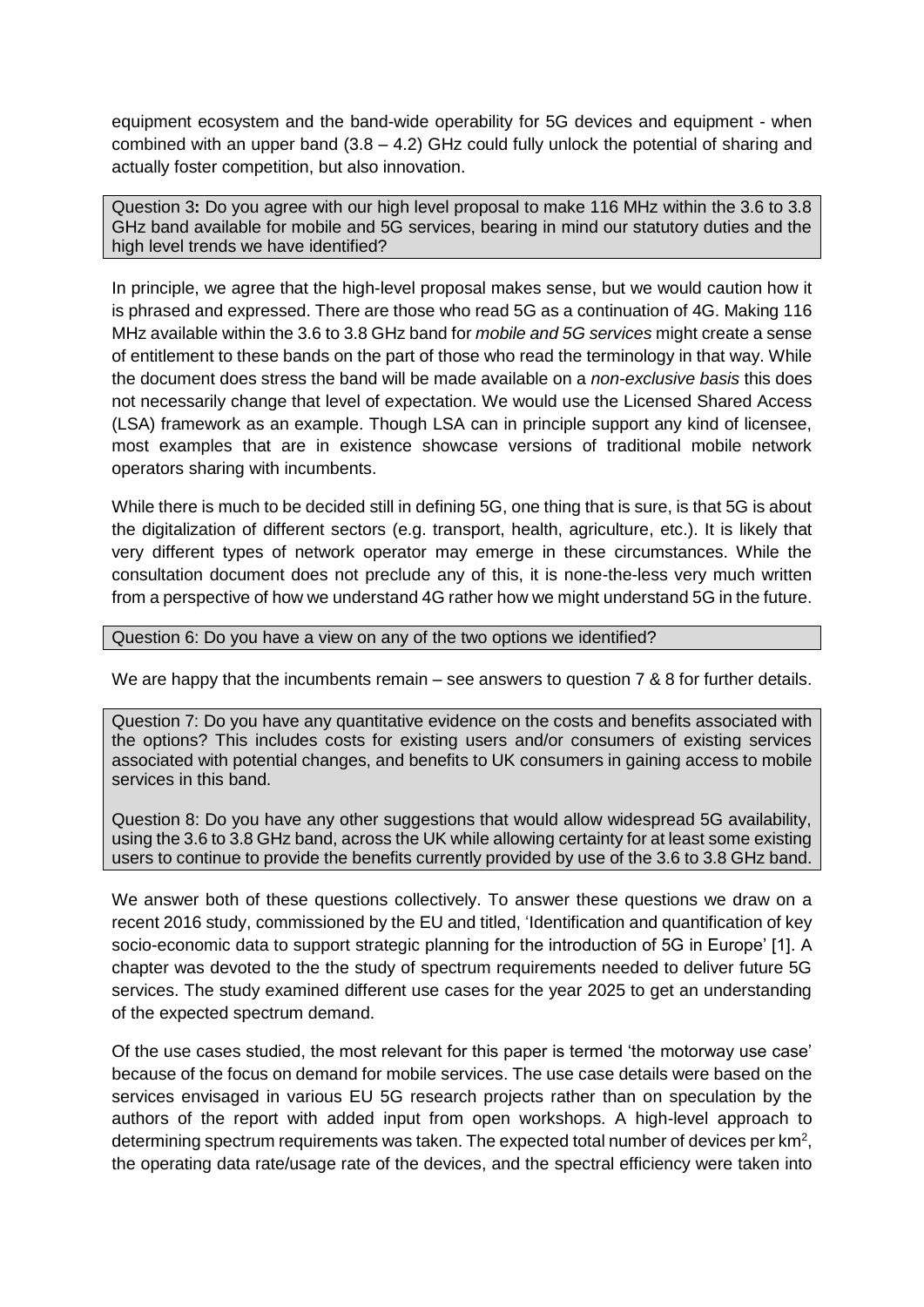account. Smart hubs, augmented reality glasses, tablets, and on board video systems were among the types of devices considered for the motorway use case. The devices were densely deployed geographically and proportionally assigned to three frequency sub-ranges (Sub-1 GHz,  $1 - 6$  GHz and above 6 GHz). The spectrum estimates within each sub-range were calculated by multiplying the number of devices by their respective occupancy of the spectrum in bps according to the scenario and divided by the assumed spectral efficiency of the technology used for each device type. The spectrum demand was added across all device types to yield a total spectrum estimate for the use case.

Most importantly for this paper, the spectrum requirements were estimated based on different network operator scenarios. These scenarios assumed 4 operators<sup>8</sup>, and five different sharing arrangements spanning from the case in which the four operators operate independently, to the case in which there is 100% spectrum sharing between operators. The socio-economic study does not specify how the sharing scenarios might be implemented, though the study lists different potential sharing approaches. The scenarios which involve 20%, 50% or 75% sharing are ones in which different densities of incumbents exist in the bands, therefore limiting the potential for full sharing to different degrees.

Figure 1 is reproduced from the socio-economic study and summarizes the spectrum needs for the motorway use case across all network operator arrangements. In an exclusive licensing environment in which the operators function completely independently, the spectrum needed is equal to the total use case driven demand estimate multiplied by the number of operators in the environment. This is, of course, an extreme scenario as in reality operators tend to serve a percentage of the market rather than every operator having an expectation that they should be capable of supporting 100% of the market. In a fully shared environment, the spectrum needed is equal to the total use case driven demand estimate and for different levels of sharing the demand lies in the range between the two extremes. The main message from Figure 1 is that the spectrum demand for 2025 is extremely large, even when sharing is taken into account.

**.** 

<sup>&</sup>lt;sup>8</sup> Four is the number typically considered as offering competition in EU states.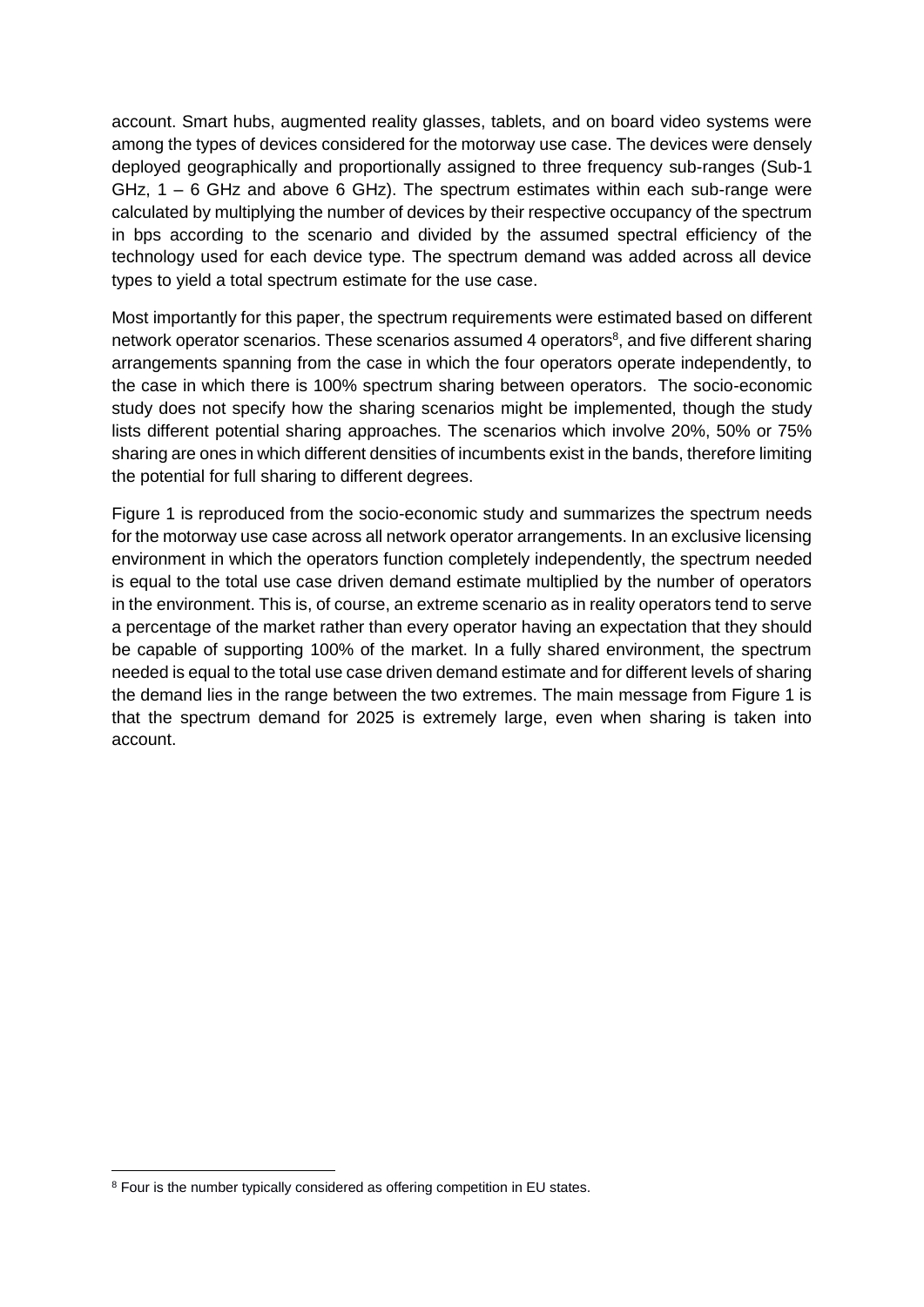

Figure 1: This is reproduced from [1] and shows the spectrum demand for the 2025 motorway use case, for different sharing conditions.

The results become more startling when placed side by side with Figure 2, which summarises the *maximum amount of spectrum* available within in the three spectrum sub-ranges, and was generated by Real Wireless<sup>9</sup>.



Figure 2: The maximum amount of spectrum (total spectrum) available in each sub-range. Source: Real Wireless

In the range above 6 GHz, there is enough spectrum. It remains to be seen how much of this will be set aside for international mobile telecommunications (IMT), which is the collective term for 3G, 4G and 5G. Currently, there is no spectrum in this range allocated to IMT though a number of bands are under consideration. But it is the lower ranges that are of importance for this report. For the sub 1 GHz range and the 1 - 6GHz range (the range within which the 3.6 to 3.8 GHz lies), not enough spectrum physically exists to respond to the demand unless full sharing is possible, and even then, it means that mobile communications will completely

**.** 

<sup>9</sup> http://www.realwireless.biz/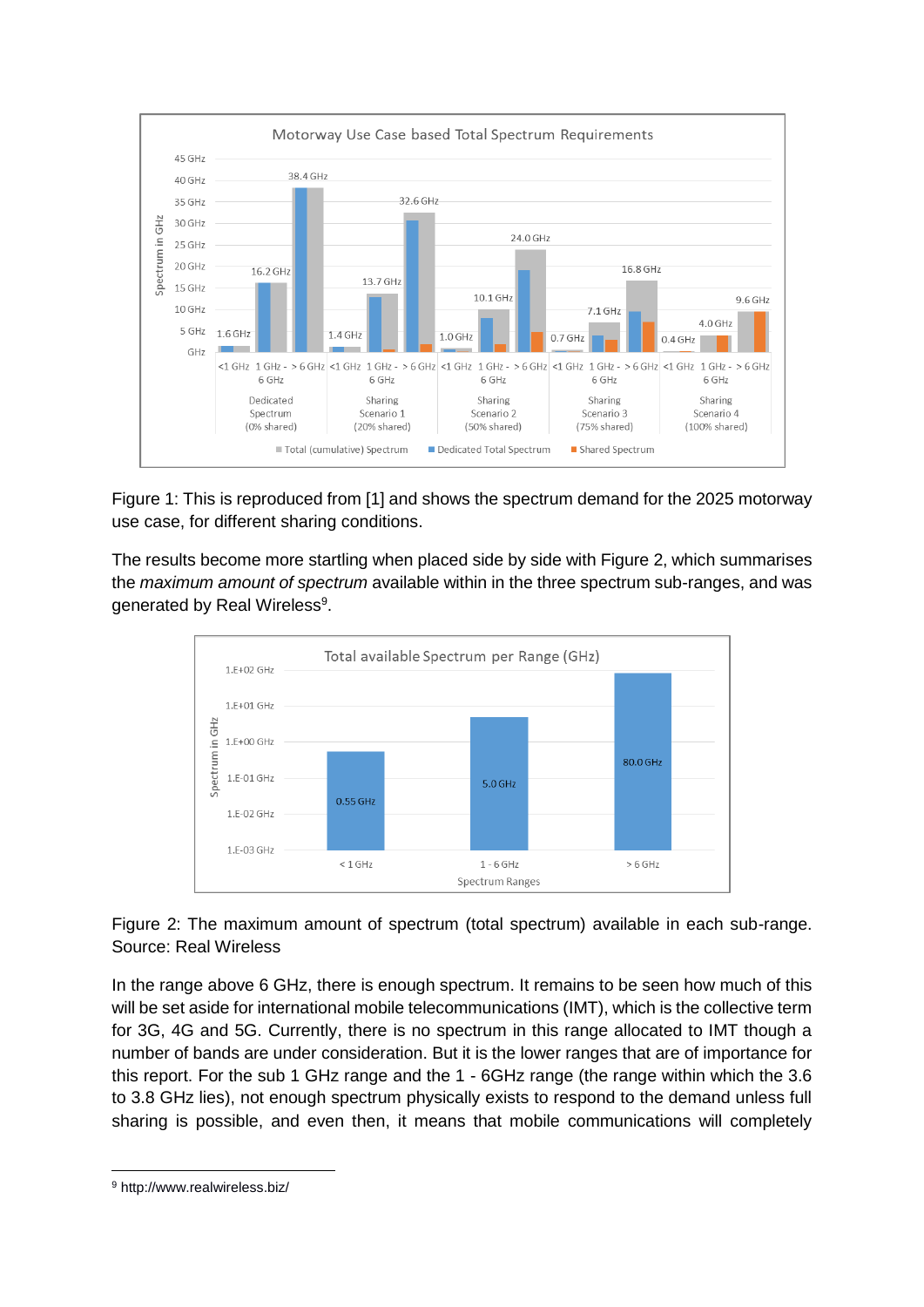dominate spectrum usage in these ranges. The annexes of the report do include sensitivity analyses and justification for the methodology.

While the report did not specify how sharing would be achieved, the ultimate aim has to be to move towards a new way of doing business based on much more extreme sharing scenarios than currently exist of are contemplated. It could be possible to pool all spectrum and dynamically allow different networks to access the pool of spectrum on an as-needed basis rather than assign spectrum to any one network (or future network operator). The key challenge here, and in any other sharing solutions, is the management of interference. It may be possible to draw on advanced interference management techniques, cognitive radio-based solutions, and use sophisticated database or spectrum access systems to keep track of spectrum usage to manage the coexistence between different services and technologies [2], [3], [4]. Whatever the solution, it will involve a complex web of technologies and may require significant clearing of spectrum bands in which different incumbents currently exist. It involves an enormous change in how business is done in less than a decade.

This leads us to conclude that a much more systematised approach to sharing must begin now. It is important to begin the process of the mindset-change that is needed and the transition to extreme sharing scenarios.

With this in mind, we feel that dynamic sharing approaches that can cope with change and develop over time should be considered. The Citizens Broadband Radio Service (CBRS) is a new class of service established by the FCC to promote innovative sharing in the 3.5 GHz band. This class of service came about in response to the President's Council of Advisors on Science and Technology (PCAST) Report of 2012 [5] which sought to maximize the use of spectrum occupied by different federal incumbents. For the 3.5 GHz band, the primary holders of the spectrum are federal users (military high-powered radars on ship platforms across the coastline) and grandfathered fixed satellite services. These are classed as Incumbent Access (IA) users, and have the highest priority to access the spectrum. These users will receive protection from harmful interference that commercial users sharing the bands generate; moreover, they are not required to mitigate interference they might cause to those users. The users that share with the incumbents fall into two classes. The first class is termed Priority Access (PA). These users can expect a level of protection from interference. The second class is the General Authorized Access (GAA) user, which has no expectation of protection from interference.

The existing 3.6 to 3.8 GHz users can be the incumbents. While larger exclusion zones may be required now, the CBRS system operates on the basis of a dynamic spectrum access system (SAS) which unlike a static database (such as in the TV white space case) can much more effectively and dynamically calculate interference. The incumbents could be systematically or strategically taken out of the bands and the SAS would simply update to take account of the changes. This would allow time to be taken with existing users while at the same time putting in place a system which is future proof.

The other types of users, i.e. the PA users and GAA users can be balanced in a ratio that best lends itself to innovation. This might in fact exceptionally well suit 5G. As mentioned earlier in the document 5G is still evolving. New types of operators or service providers working in wider sectors may choose to start life as GAA users, and once business models are proven invest in spectrum further through PA licenses. Alternatively and perhaps desirably, given the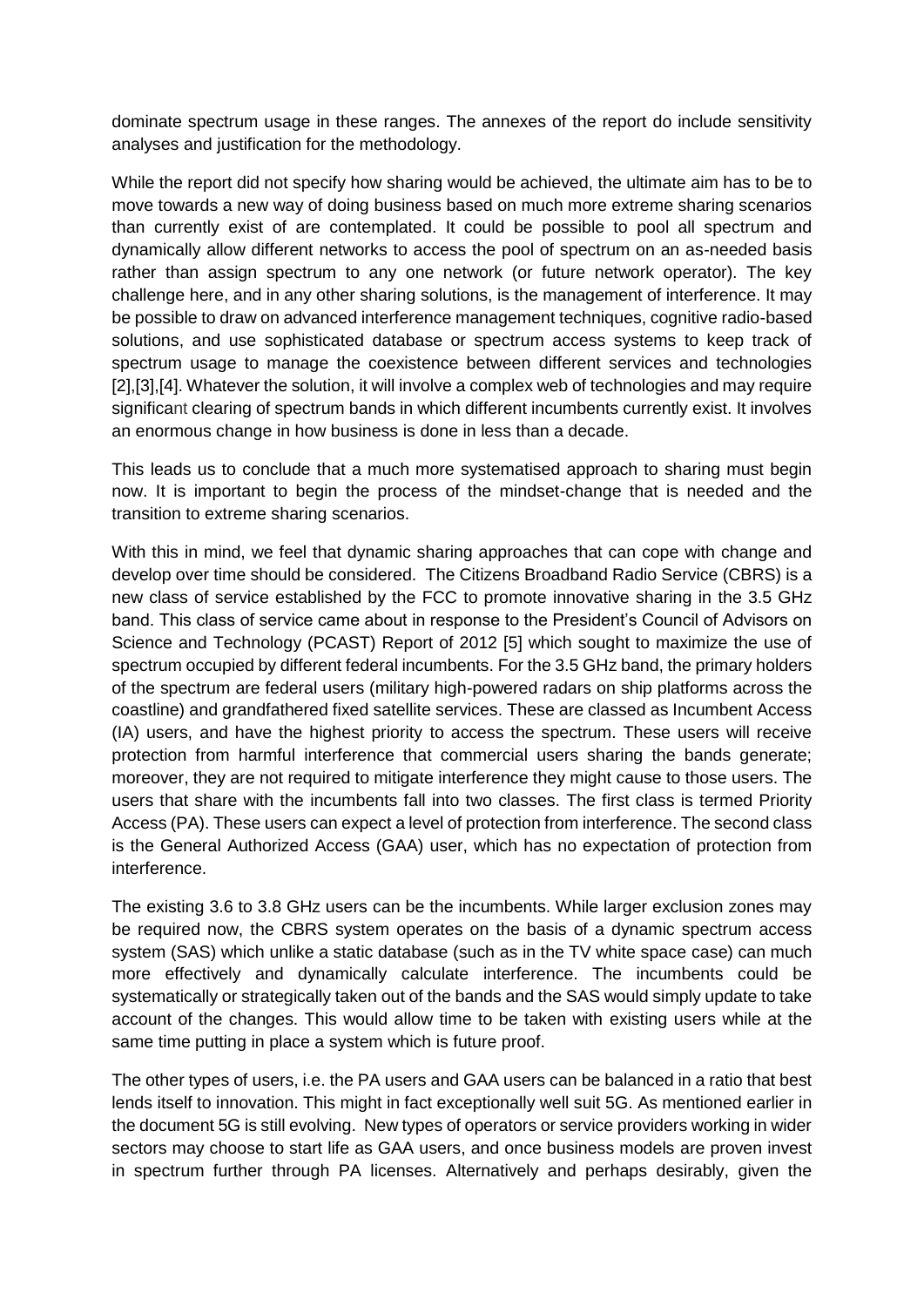situation described in Figure 1, PA users may learn to understand that GAA actually provides adequate access to spectrum.

There are challenges with the CBRS system that would need to be addressed. The licensing scheme for PA licenses as defined by the FCC would require improvements. The exact mechanisms for management of PA licenses would also need to be explored. There are many possible auction mechanisms that can be used and Ofcom has much experience on this front. The current vision for PA license duration in the USA is for a number of years which is in line with thinking of the kind of certainties needed by current mobile operators. It might be possible to rethink this in the context of newer 5G services. It might be possible to explore payment mechanisms in terms on new forms of currencies such as data. The UK would have the opportunity to observe progress in the USA, change, adapt, improve and adopt.

#### Question 9: Do you have any comments in relation to these proposals?

We would call for consideration of the third policy option for the band, which encompasses elements of Option A and Option B identified by Ofcom in terms of more comprehensive analysis of incumbent protection but puts policy activities in a broader context - important in order to: (1) set the sharing frameworks dynamic, adaptable and flexible from the beginning and, (2) enable sharing through the database-driven approach to spectrum management and, (3) introduce sharing across entire range of 3.6-4.2 GHz spectrum (potentially extending this range to 3.4 – 4.2 GHz). It would be an exercise of a new approach to spectrum management, contrasting to the legacy type of approach of dissecting the spectrum bands, by dedicating them for particular usage without considering the neighbouring band usage and dealing with problems that arise in spectrum ecosystem at a later stage.

As Ofcom states, the band in question has a duplexed nature, and the effect of policies on this band are coupled with the effects of policies in the upper band 3.8-4.2 GHz, which has recently been opened for innovative sharing approach. Use of this band by fixed links is paired with spectrum in the upper band. These issues that may arise from the *conflicting policies introduced in two adjacent bands* with duplexed nature of use by certain incumbents could be easily avoided if the entire range 3.6 – 4.2 GHz would be considered for sharing, and the band 3.6-3.8 GHz becomes included in the current policy work around 3.8-4.2 GHz band.

Opening this band for dedicated exclusive mobile use *does not promote competition nor does it encourage efficient use* of radio frequencies. Traditional licensed carriers feel entitled to large license areas, which are (too often) nationwide licenses or licenses for entire cities. They are also long-term licenses. This is accompanied by the typical award procedure, auction or beauty contest, procedures usually not designed with spectrum sharing considerations embedded in the model through the identification of incentives to share. The nationwide auctions leave spectrum unused over the area, frequency and time. And this closes the door for any other kind of a new market player to enter the competition. It also negatively affects any activity towards harmonized standards, creating a risk of losing industry support and involvement, necessary for successful implementations of sharing frameworks.

**Policy Option C**: Lessons should be learned from the FCC 3.5GHz sharing framework approach because some aspects of the extensive work done were very successful and some have not been that effective. To name a few, particular aspects of FCC 3.5GHz framework that we think were successful and should be replicated are: (1) band plan (and the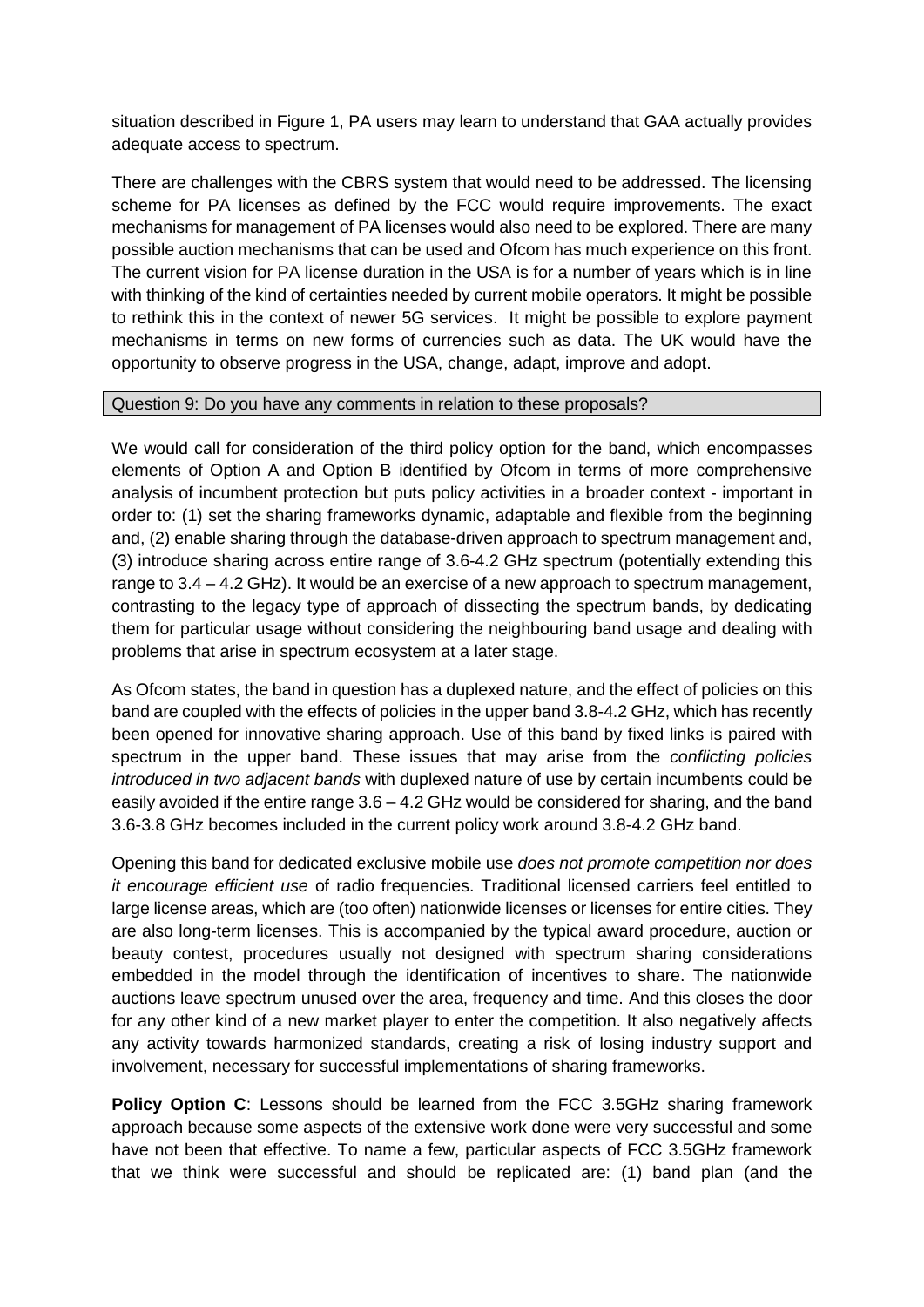identification of substantial amount of spectrum for new services), (2) creation of new classes of service and introduction of a citizens framework (providing spectrum to both, licensed and unlicensed use while protecting incumbents), (3) stakeholders involvement (the interest in the band has led to the creation and wider adoption of standards), (4) CBSDs and the equipment ecosystem, (5) types of markets created (most of the flexibility of this framework is in enabling market to determine highest valued use), (6) dynamic assignment, authorisation, interference management, coordination and potentially enforcement (SAS based on cloud-computing principles, cyber security protections considered from the start), (7) introducing small cell use, matching with propagation characteristics of the band (small cells are the solution to increasing cellular system capacity and power efficiency, requiring self-optimisation in the cloud but also key enabler (alongside massive MIMO) to high rates) etc.

Aspects of the framework that we think were not successful: (1) licensing scheme based on census tract area units will act as authorization barrier [6], (2) auction rules currently at place may act as a market barrier<sup>10</sup> (no PAL issued if no mutual exclusivity identified, with an exception in rural areas), (3) inter-SAS coordination, SAS information requests, storage and ownership may act as technology barrier<sup>11</sup>, (4) licensed carriers concerns that are common when it comes to sharing (network deployment information reveal, mistrust in dynamic reassignments, need for reserve channels and guard bands and tendency to not report their protection contour truthfully) are not adequately addressed in the framework and may negatively impact their willingness to share etc.

The new regulatory framework has to be flexible because technology is advancing much faster than regulatory decisions are set. *Technology and service neutral framework* is one of the key things that will actually enable more efficient spectrum use of the bands, which is why we encourage Ofcom to work towards defining minimum necessary technical thresholds so that incumbents are protected and take a different approach to interference management criteria<sup>12</sup>. Great innovation is not just in the technology itself, but in the wider historical context and it requires a new way of thinking in spectrum policy.

*Licensing scheme* particularly tailored to exploit geographic dimension of spectrum space, especially in 3.6-3.8 GHz and 3.8-4.2 GHz bands with their geographic usage distribution shown in consultation documents, would help to get to the right solutions. Mobile broadband could enter the band through sharing arrangements, with attractive licenses exploiting geographic component of the spectrum space so that spectrum is not being wasted over the area. Geographic distribution of the current usage provides an ideal basis for a flexible, optimal licensing design scheme. These licenses would be auctioned in an auction model that would encompass incentives. Incentives would be taken into account in the auction design and the license design altogether, because it is necessary that we come up with the optimal license

 $\overline{\phantom{a}}$ 

<sup>&</sup>lt;sup>10</sup>Auction procedure is still under development, Auction PN to be launched soon. Initial considerations are focused on incentive auction model modifications (TV broadcast auction in 700MHz)

<sup>&</sup>lt;sup>11</sup> SAS-approval process is work in progress

<sup>&</sup>lt;sup>12</sup> Pixel-based approach to interference mitigation grounded in TVWS work is computationally extensive for dynamic sharing in the band where diverse applications and systems are, but it could be modified and adapted by including: population information (number of people with access to spectrum as real consumers of network capacity) and more accurate information on spectrum usage in a given radio environment, relying on appropriate metrics that would push towards the optimal license size and the shape. Census tracts in the US are too small to serve as license areas, but Ofcom has an opportunity to design the optimal license size, which reflects awareness of radio environment, number of people served, percentage of spectrum waste over the area and puts a number on competition in order to design the auction model to fit the flexible sharing framework rules (while promoting sharing and innovation for more efficient use of spectrum).